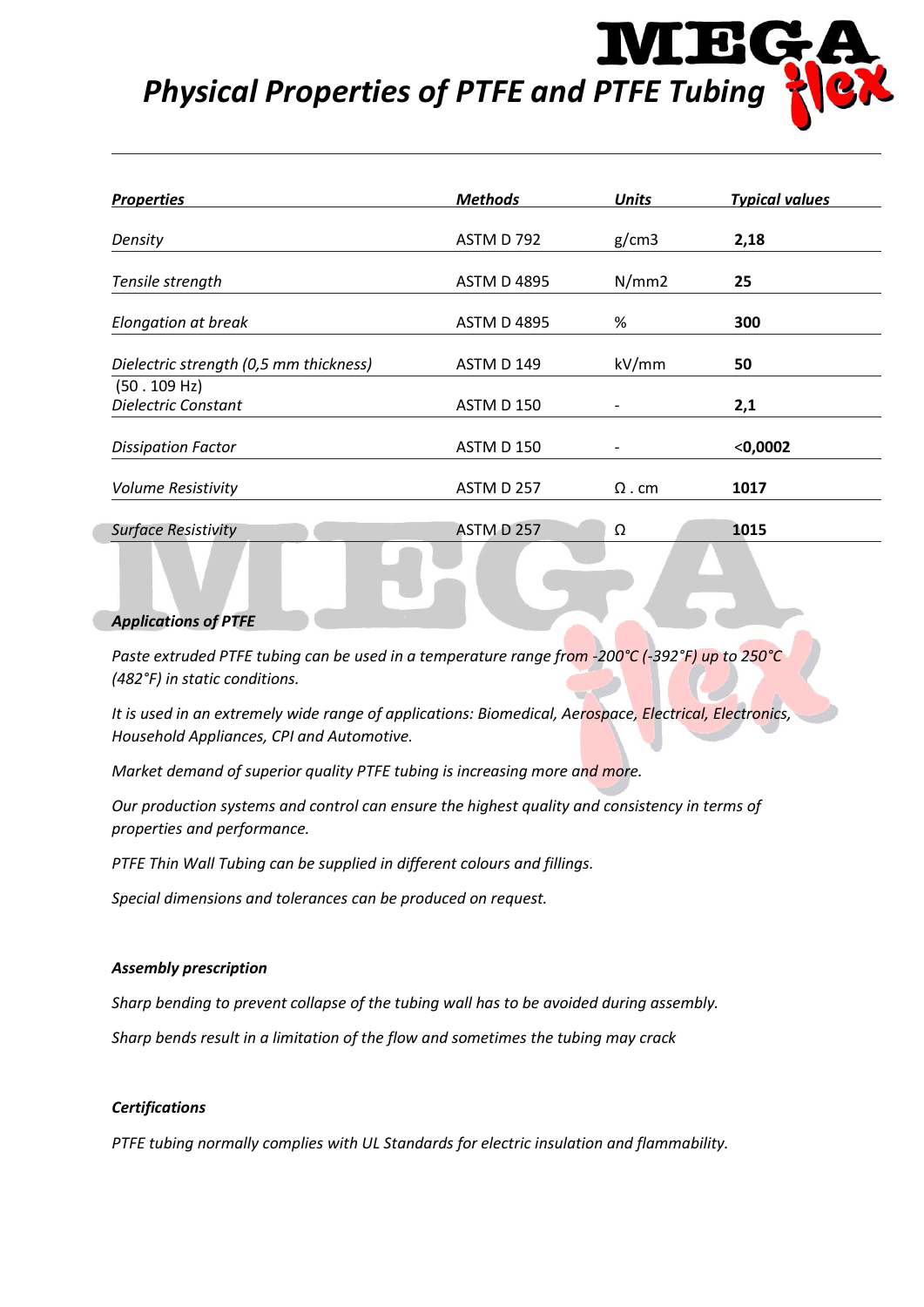

## *Working conditions*

*In static conditions the upper working temperature limit is 250°C (482°F). Under dynamic conditions the limit has to be reduced to 200°C (392°F).*

*Working pressure is a function of the burst pressure, and it is related to tubing sizes and to temperatures involved.*

*The following diagram reports burst pressure values related to tubing sizes at room temperature.*

*Working pressure of PTFE tubing is also function of the temperature. When temperature increases, pressure has to be lowered by a given percentage, as per following diagram.*



## *Minimum bending radius*

*Minimum bending radius of PTFE Thin Wall Tubing depends on many factors; most important are: dimension, working temperature, applied pressure and pressure fluctuations; of lesser importance the nature of fluid conveyed.*

*Roughly the minimum bending radius (at 20°C-68°F) depends on OD and wall thickness.*

*If wall thickness is 1 mm it can be considered:*

*Rmin mm = 9 to 11 times OD mm (value to be increased at the decreasing of wall thickness).*